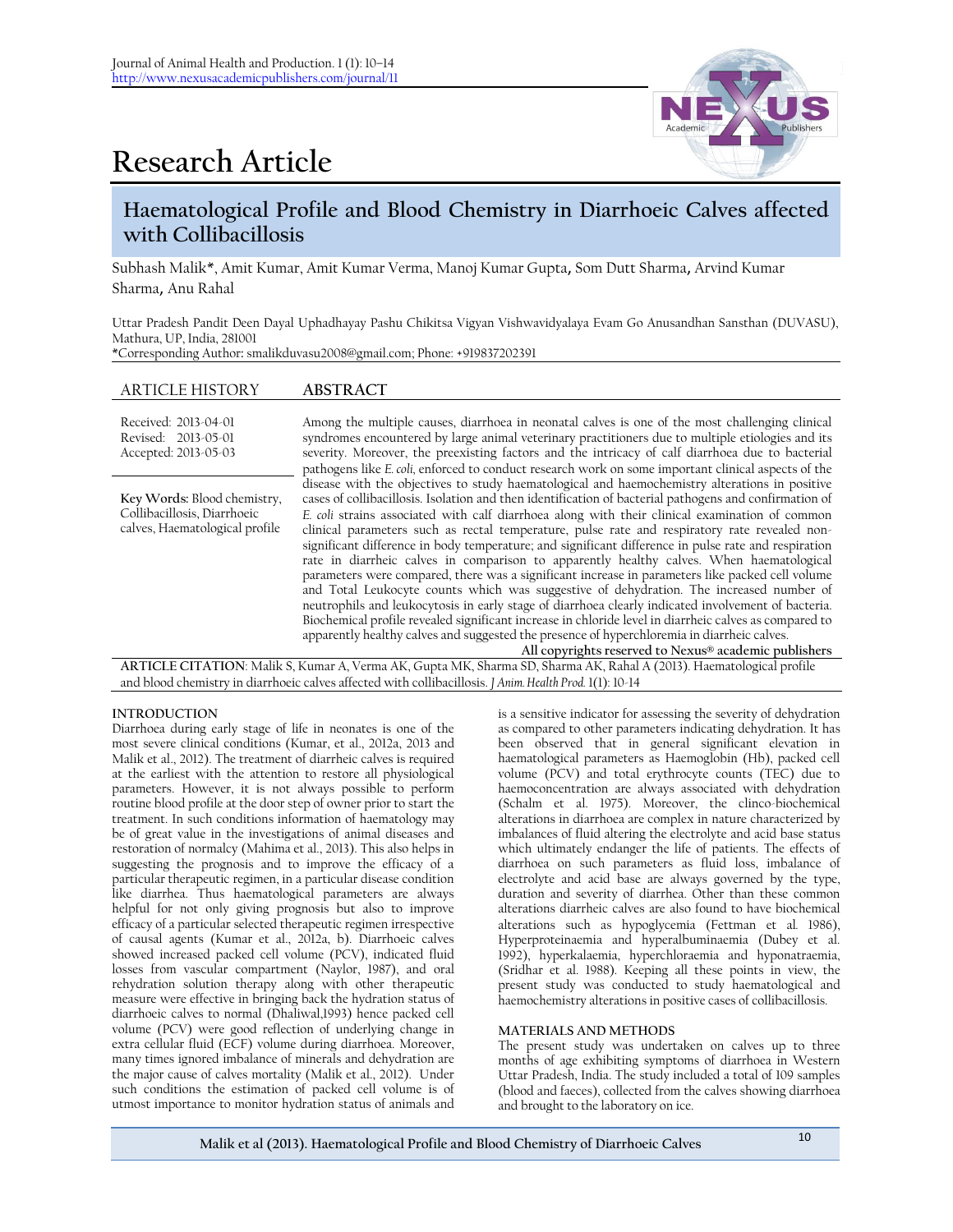

A total of 109 cases of calf diarrhea from different locations were physically examined and clinical parameters viz., temperature through rectum, pulse rate through coccygeal vein and respiration rate were recorded along with grossly evident clinical signs. The information collected in the form of temperature, pulse rate and respiration rate were pooled and mean were calculated for comparison with normal data as per Benzamin (2007).

The faecal samples of diarrhoeic calves of less than 3 months of age were collected directly from rectum. Approximately 20 grams of faecal contents were collected in sterilized containers (Edwards and Ewing, 1972).

Five to ten ml of blood from each of the 109 diarrheic calves was collected from the jugular vein in aseptic conditions using labeled sterile disposable syringes (Dispovan). About half of the blood was transferred immediately after collection to the sterilized vial containing ethylene di-amine tetra acetic acid (EDTA) solution and half of the blood was transferred to sterilized labeled test tubes for serum. Blood and serum samples were transported to laboratory on ice. In laboratory blood samples were processed immediately for haematological parameters viz., packed cell volume, Haemoglobin, total erythrocyte count, total leukocyte count and differential leukocyte count as per standard procedures (Schalm, 1975).

Haemoglobin was determined by Sahli's haemoglobinometer. In this method 20 cubic millimeter blood was drawn in Sahli's pipette and then was transferred to haemometer tube containing 3-4 drops of 0.1N HCl. After proper mixing tube was then allowed to stand still for 4 minutes for the haemoglobin to change into acid haematin. This final fluid was then diluted with distilled water drop-by-drop mixing after each drop until it matched to the colour of the standard comparison tubes. Finally the readings of haemometer tube measured the amount of haemoglobin in g/100 ml of blood.

The RBC pipette was filled up to 0.5 mark with the blood and then diluting fluid (Hayem's fluid) was drawn up to 101 mark before mixing and finally tube was kept stand still for three minutes. The counting chamber of the haemocytometer was carefully charged with the diluted blood after placing a cover slip. It was ensured that blood cells were evenly distributed over the counting chamber avoiding overloading. The red blood corpuscles present in the four corners small squares and one small central square of the large central square were counted under high power of the microscope.

Numbers of erythrocytes per cubic millimeter of blood were calculated by multiplying the total erythrocyte count by factor 10,000, as per the formula:

Total erythrocytes = Cells counted x  $200 \times 10 \times 5/\text{mm}^3$ 

Where 200 stands for dilution

10 stands for depth

5 stands for 1/5<sup>th</sup> of square millimeter counted

The WBC pipette was filled up to 0.5 mark with blood was taken in tube and then WBC diluting fluid was drawn up to 11 mark. Then pipette was shaken to mix properly. The pipette was allowed to stand for three minutes, and fluid in its stem was discarded. Finally to count the cells counting chamber of the haemocytometer was carefully charged with diluted blood after placing cover slip. The cells were counted under low power of the microscope in the large four corner squares of the haemocytometer. The numbers of leucocytes in one cubic millimeter of blood were calculated by multiplying the total leucocytes counted by factor 50, as per the formula: Leucocytes/ $mm^3$  = cell counted x 20 x 10/4 Where

20 stands for dilution 10 stands for depth

4 stands for the number of square millimeters counted

Packed cell volume (PCV) was determined by using Wintrobe's haematocrit tube by filling them with blood by the help of pasteur pipette and centrifuged for 30 minutes at 3000 rpm to note the final reading. Final values were recorded as a percentage.

Thin smear of blood were prepared on dust, lint and grease free clean and dry microscopic slides. These slides were placed on a standing rack and flooded with Leishman's stain and allowed to act for 2 minutes then dilute the stain on the smear with double the amount of buffered distilled water and mixed gently and allowed to act for 12-15 minutes. To observe in microscope the smear were washed with distilled water, airdried and examined under oil emersion lens for Differential leucocyte count. Finally under the microscope neutrophils, lymphocytes, monocytes, eosinophils and basophils were differentiated and expressed in percentage.

#### Number of cells

% of each type of cell calculates =  $\frac{1}{2}$  x 100 Total Number

Sodium and potassium estimation was done by Flame photometer as per method described by Oser (1965). The results were expressed in mEq/l.

Estimation of chloride was done by Thiocyanate method (Bhattacharya et *al.,* 1978).

|                              | Absorbance of test     |              |
|------------------------------|------------------------|--------------|
| Serum chloride ( $mEq/L$ ) = |                        | $\times 100$ |
|                              | Absorbance of standard |              |

The faecal samples collected from diarrheic calves were processed in laboratory for isolation of *Escherichia coli,* according to procedure described by Edwards and Ewing (1972).

#### **Statistical analysis of data**:

Mean of parameters obtained were calculated and the data were subjected to test of significance (t test) analyzed against and standard values as described by Snedecor and Cochran (1975).

#### **RESULTS**

The clinical examination data viz., temperature, pulse rate and respiration rate were pooled and mean calculated (Table 1). These data were compared with normal standards described by Benzamin (2007). On clinical examination of 109 cases of calf diarrhea taken in present study revealed that the diarrhoeic calves showed similar clinical signs as weak, lethargic, anorexic and dehydrated irrespective of age, sex and breed. Clinical parameter viz., body temperature, pulse rate, respiratory rate were also recorded at the time of sample collection.

Non-significant difference in body temperature was found in diarrheic calves with early stage of diarrhea (on the basis of history). Whereas, the mean value of temperature recorded for sick calves was 102.88 ± 0.36 degree Fahrenheit (Table 1). There was significant difference in pulse rate and respiration rate in diarrheic calves in comparison to normal values of healthy calves. The mean value of pulse rate in diarrheic cases was 109.57 ± 1.32 per minute (Table1). Increased respiratory rate were found in all the diarrheic calves. The mean value of respiration rate was  $34.27 \pm 0.93$  per minute (Table1). All the faecal samples collected were processed for the isolation and confirmation of *E. coli* with standard protocol (Quinn et al., 2002). Out of 109 faecal samples from diarrheic calves only 41 revealed *E. coli.*

The blood samples collected for the study from diarrheic cases (41 cases) were subjected to hematological parameters (Haemoglobin, packed cell volume, total erythrocyte count,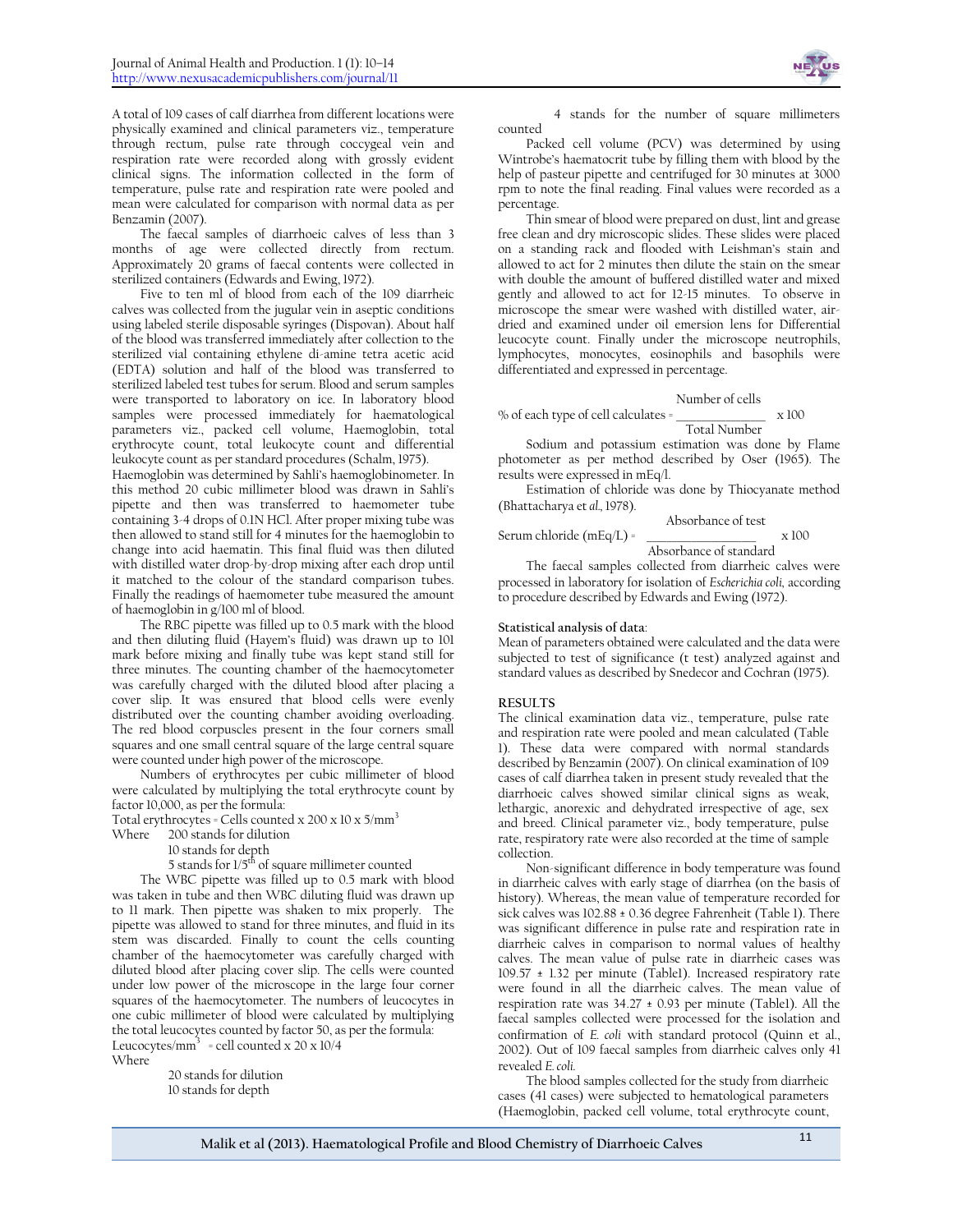

total leukocyte count and differential leukocyte count) irrespective of species. All the information collected has been compiled in Table 2.

On hematological examination, there was no significant difference in the haemoglobin concentration between normal

and diarrheic calves. On calculation average mean value of Haemoglobin was obtained as  $12.2 \pm 0.221$  g/dl whereas average Hb value of the normal calves is 11.3 g/dl.

| <b>Parameters</b>             | Normal range (Calves) | Diarrheic calves    |                               |
|-------------------------------|-----------------------|---------------------|-------------------------------|
| Body temperature (°F)         | $101.98 \pm 0.136$    | $102.88 \pm 0.36$   | Table 1: Physical examination |
| Pulse rate (per minute)       | $95.87 \pm 1.14$      | $109.57 \pm 1.32^*$ | profiles of diarrheic calves  |
| Respiration rate (per minute) | $26.87 \pm 0.854$     | $34.27 \pm 0.93*$   |                               |

\* Values differ significantly (P<0.05)

|        | Table 2: Hematological profiles of diarrheic |  |
|--------|----------------------------------------------|--|
| calves |                                              |  |

| Parameters                       | Normal range $(Calves)^*$ | Diarrheic calves              |
|----------------------------------|---------------------------|-------------------------------|
| Haemoglobin $(g/dl)$             | $11.3(9.5-13.5)$          | $12.2 \pm 0.221$              |
| $PCV$ $(\%)$                     | $37.5(36.0-49.0)$         | $44.2 \pm 0.692$              |
| TEC (million/cm <sup>3</sup>     | 8.1                       | $8.54 \pm 0.316$              |
| TLC (thousands/cm <sup>3</sup> ) | 9.7                       | $12.4 \pm 0.295^1$            |
| Neutrophils (%)                  | $37(12-38)$               | $46.8 \pm 0.748$ <sup>1</sup> |
| Eosinophils $(\% )$              | $1.9(2-30)$               | $1.7 \pm 0.482$               |
| Basophils (%)                    | $0.6(0-2)$                | $0.5 \pm 0.147$               |
| Lymphocytes $(\% )$              | $68.6(33-87)$             | $51.6 \pm 0.514$              |
| Monocytes $(\% )$                | $3.4(1-5)$                | $2.72 \pm 0.687$              |

# Benzamin, 2007; <sup>1</sup> Values differ significantly (P<0.05)

| Parameters            | Normal range<br>$(Calves)^*$                      | Diarrheic calves   |
|-----------------------|---------------------------------------------------|--------------------|
| Na $(mEq / litre)$    | $148 \pm 13$                                      | $126.16 \pm 1.815$ |
| $K$ (mEq/ litre)      | $5.4 \pm 0.8$                                     | $5.6 \pm 0.084$    |
| $Cl^{(mEq/litter)}$   | $95 + 50$                                         | $122.47 \pm 1.943$ |
| * Butler et al., 1971 | <sup>1</sup> Values differ significantly (P<0.05) |                    |

Table 3: Biochemical profile of therapeutic regimens on calves' diarrhea

The PCV Values in all the diarrheic calves were higher than the normal range. Finally average mean value of packed cell volume was recorded as 44.2 ± 0.692 percent (Table 2). Statistically, there was no significant difference.

The TEC Values in all the diarrheic calves were higher than the normal range. The mean value of the total erythrocytic cell count was  $8.54 \pm 0.316$  million per cm<sup>3</sup> (Table 2). Statistically, there was no significant difference. As shown in Table 2, the TLC values in all the diarrheic calves were significantly higher than the normal range. The mean value of Total leukocyte count was 12.4 ± 0.295 thousands per cm 3 .

From the Table 2, it can also be seen that the neutrophils count was significantly higher in diarrheic calves as compared with the normal values and present study revealed average mean value of neutrophil count as 46.8 ± 0.748 percent. It can be seen that the lymphocyte count was lower in diarrheic calves as compared with the normal values and the average mean value in the present study appeared to be 51.6 ± 0.514 percent for lymphocytes. The monocyte count in all the diarrheic calves was slightly lower in comparison to that of normal values of healthy calves whereas, the mean value of monocytes was  $2.72 \pm 0.687$  percent (Table 2). Statistically no significant difference was observed. The eosinophils percentages, in diarrheic calves were slightly decreased (1.7 + 0.482) in comparison to that of normal value (Table 2). Statistically, there was no significant difference. It is thus evident from the hematology of diarrheic cases of calves that significantly higher PCV indicative of dehydration and leukocytosis with neutrophilia are the characteristic changes in early stage of diarrhea.

Three common electrolytes (sodium, potassium and chloride) as a measure of homeostssis and water balance were studied and the mean valves of the results have been shown in Table 3. It can be seen that the sodium value in all diarrheic calves was lower (126.16  $\pm$  1.815 mEq/lt) than that of normal values (148  $\pm$  13 mEq/lt) but statistically, there was no significant difference. For postassium, it can be seen that the potassium values in all diarrheic calves were slightly higher than that of normal values. The mean value of potassium in diarrheic calves was  $5.6 \pm 0.084$  mEq per litre. Statistically, there was no significant difference. Similarly for chloride, there was significant increase in the chloride values in all diarrheic calves as compared to that of normal values. The mean value of chloride in diarrheic calves was 122.47 ± 1.943 mEq per litre.

#### **DISCUSSION**

Diarrhea in calves during early age has mixed etiology and irrespective of etiological agent the physiological conditions, age, breed, sex, stress, nutritional status and treatment always affects mortality (Kumar et al., 2012 a, b). In the present study when all the collected samples (blood and faeces) were analyzed as per the standard protocols the percent positivity of 37.61% was recorded in diarrheic calves due to *E. coli*. These findings indicated the high percentage of *E. coli* in diarrheic calves as suggested by Malik et al. (2012). The blood was estimated for haematological parameters (Haemoglobin, packed cell volume, total erythrocyte count, total leukocyte count and differential leukocyte count). On haematological examination, there was an increase in haemoglobin concentration in all the calves as shown in Table 2. The increase in hemoglobin was due to haemoconcentration associated with dehydration. Our finding was in concurrence with the findings of Schalm et al. (1975) and Sridhar et al. (1988). PCV revealed a significant elevation of PCV in all the calves as shown in Table 2. Naylor (1987) reported that increased PCV values in diarrhoeic calves indicated fluid loss from vascular compartment. Dhaliwal (1993) and Rajora and Pachauri (2000) reported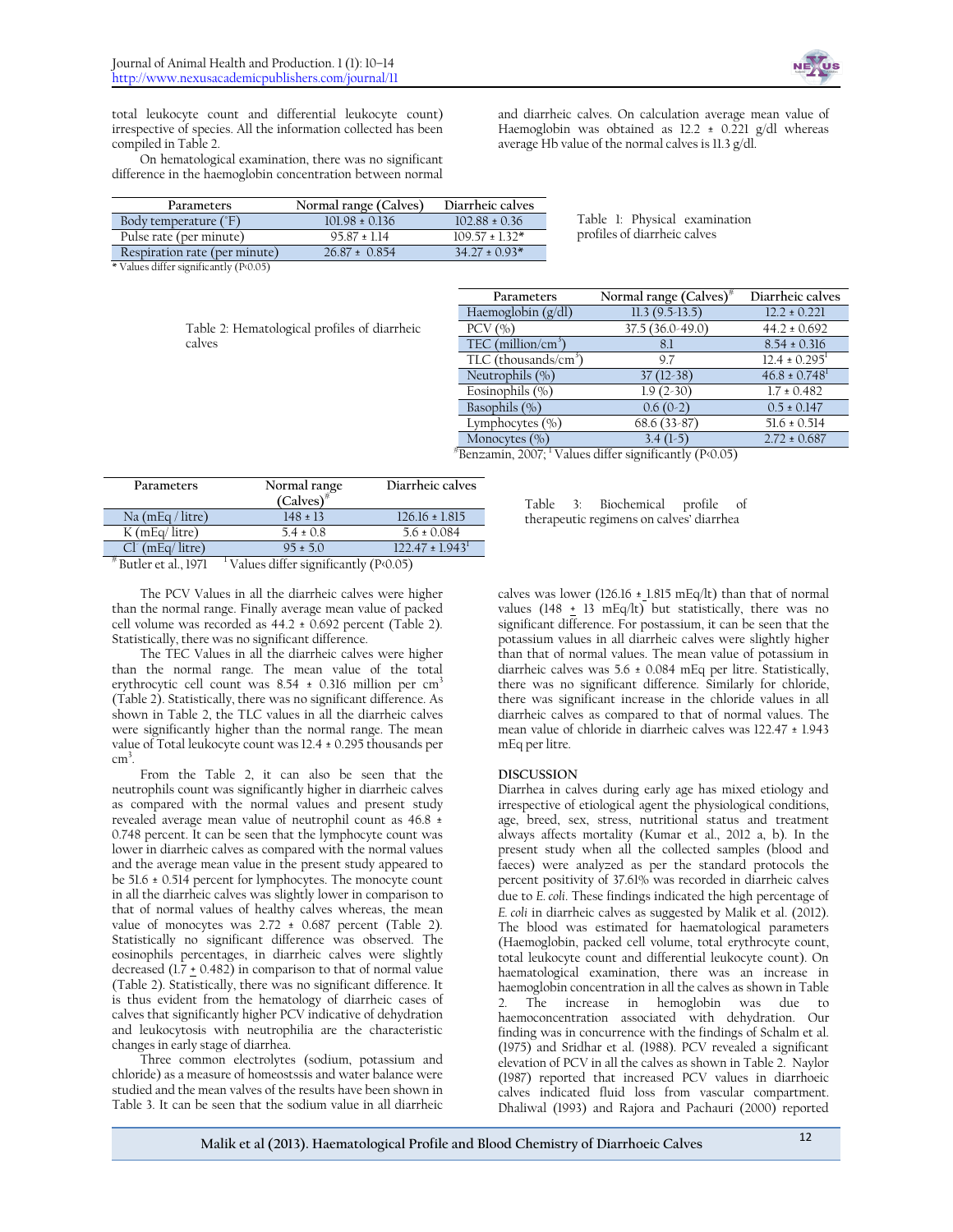PCV as indicator of dehydration. Thus, estimation of PCV is of utmost importance to monitor hydration status of animal and is a sensitive indicator for assessing the severity of dehydration. Tennant et al., 1972; Boyd et al., 1974; Bijwal et al., 1985 Sridhar et al., 1988 and Bukhari (2002) have already reported mean PCV value increased upto significant level in diarrhoeic calves. TEC revealed significant elevation of TEC in all the calves as shown in Table 2. Similar to earlier findings, Schalm et al., 1975 and Sridhar et al., 1988, who reported significant elevation of TEC in scouring calves. The cause of this might be the haemoconcentration of blood due to diarrhoea. TLC values of diarrhoeic calves revealed significant elevation of TLC values as shown in Table 2. This finding has supported the finding of Boyd et al. (1974). Sridhar et al. (1988) also reported significant leucocytosis which might have occurred due to normal reaction of body defense mechanism against infection and also due to haemoconcentration due to dehydration. Differential leucocyte count (DLC) includes the count of neutrophils, eosinophils, basophils, lymphocytes and monocytes, which are the suggestive of infectious agents of different origin. The present study revealed increase in neutrophils i.e. neutrophilia and decreased lymphocyte i.e. lymphopenia in diarrheic calves (Table 2). These finding had close agreement with the findings of Singh (1973). Similarly, Sridhar et al. (1988) also reported neutrophilia and lymphopenia in scouring calves. The marked neutrophilic response with lymphopenia is characteristic of acute bacterial enteritis. Monocyte and eosinophils in diarrhoeic calves did not show any significant change.

Water and electrolytes balance is an integral component of homeostasis. Change in water balance is accompanied by changes in electrolyte concentration in all body fluids. Thus, it is obvious that water and electrolyte imbalance associated with certain clinical status like neonatal calf diarrhea need to be suitably compensated at the earliest to avoid lifethreatening situation. In the present study, an attempt was made to evaluate the nature and magnitude of electrolyte imbalance and relative efficacy of various therapeutic regimens with suitable infusion. The present study revealed significant reduction of Na values in diarrheic calves (Table 3). These findings were in agreement with observations of Bijwal et al., 1985 and Sridhar et al., 1988. Similarly, Aly et al. 1996 and Dubey and Rao (1997) also reported hyponatreamia in diarrheic calves due to an excessive secretion of sodium along with water into intestinal lumen. These finding were contrary to that of Kaur et al. (2006), who recorded hypernatraemia in diarrhoeic calves as compared to healthy calves. The present study revealed elevation of potassium levels in all the diarrheic calves (Table 3). Hyperkalaemia was due to increased potassium retention by kidney and also due to cellular damage (Fisher et al, 1983). Similar observations have been reported by other workers such as Sridhar *et al.*, 1988, Groutides and Michell (1990), and Kaur et al., (2006). Serum chloride values of diarrhic calves showed elevation of chloride values in diarrheic calves (Table 3). These finding were similar to observations of Sridhar et al*.,* (1988). They reported hyperchloraemia in scouring calves, it might be due to liver dysfunction leading to an increase in capillary permeability with the loss of colloidal protein into tissue and resulting increased serum chloride. Gross (1988) reported metabolic acidosis resulting due to the excess of H<sup>+</sup> and deficit of NaHCO<sub>3</sub>. in the pathogenesis of this condition, due to overproduction of  $H^*$  and  $\overrightarrow{CI}$  released from the RBCs to maintained the electro neutrality and to cope with the loss to anion  $(HCO<sub>3</sub>)$  and the results eventually in hyperchloraemia.



#### **ACKNOWLEDGEMENTS**

The authors are highly thankful to Dean, College of Veterinary Sciences and Animal Husbandry and Hon'ble Vice Chancellor, DUVASU, Mathura; for providing all the necessary facilities to conduct the study. The assistance of all the staff members of Teaching Veterinary Clinical Complex, Department of Veterinary Microbiology and Immunology and the livestock owners is highly acknowledged.

#### **REFRENCES**

- Aly AO, Abd-El-Wahed Zh, Kohilo K and El-Shiekh AR (1996). Some studies on clinical, haematological and biochemical Change in diarrhoeic neonatal buffalo calves with reference to hygienic conditions. Assiut. Vet. Med. J. 35 (69): 91-104.
- Benzamin MM (2007). Outline of Veterinary clinical Pathology. 3rd Edn. Kalyani Publishers, New Delhi.
- Bhattacharya K, Chakraborty GK and Chakravarti G (1978). In: a handbook of clinical pathology: technique and interpretation. Ed. 3. Academic
- publishers, Kolkata. pp 81-83. Bijwal DL, Misra SK and Gupta PP (1985). Biochemical and clinicopathological changes in experimental enteric colibacillosis in calves. Acta Vet. Yugoslavia. 35: 305-318.
- Boyd JW, Baker JR and Leyland A (1974). Neonatal diarrhoea in calves. Vet. Rec., 95: 310-313.
- Bukhari SMH (2002). Chemo-prophylactic trials against neonatal calf diarrhoea and the study of relevant haematological and serological parameters. Online J. of Biological Sci. 2(9): 569-572.
- Dhaliwal PS (1993). Studies of fluid and electrolyte imbalance in buffalo calves with special reference to its therapy. Ph. D. dissertation, Punjab Agriculture University, Ludhiana.
- Dubey GK, Gehlaut BS, Sharma IJ and Rao KNP (1991). Studies on disturbances in serum electrolytes in bovine entric colibacillosis. Indian Vet J. 69: 408-410.
- Dubey RD and Rao KNP (1997). Some observations on neonatal diarrhoea in buffaloes. Indian Vet. J. 74: 677-679.
- Edwards R and Ewing WH (1972). Identification of Enterobacterceae. 3rd
- edn., Burgess Publishing Company, Minnesota. Fettman MJ, Brooks PA, Burrows KP and Phillips RW (1986). Evaluation of commercial oral replacement formulas in healthy neonatal calves. J. Amer. Vet. Med. Assoc. 188(4): 397-401.
- Fisher, W., Amisberg, G. and Sahal, M. 1983. Therapeutic efficacy gentamicin formulation and the antidiarrhoeal agent in Escherichia coli infection in calves. Schweizer Archiv Fur Tieheiliunde. 125 (b): 394-409.
- Gross DR(1988). General concept of fluid therapy. In: Veterinary Pharmacology and Therapeutics. (Edited by Booth, N.H. and Mc Donald, L.E.) 6<sup>th</sup> edn., (lowa State University Press, Ames, USA. Pp.480-486.
- Groutides CP and Michell AR (1990). Evaluation of acid-base disturbances in calf diarrhea. Vet. Rec. 126: 20-31.
- Kaur K, Randhawa SS and Chhabra S (2006). Haemato-biochemical profile of diarrhoeic dairy calves affected with colibacillosis. Indian J. Vet. Med. 26(1): 9-11.
- Kumar R, Verma AK, Kumar A, Srivastava M and Lal HP (2012a). Prevalence and antibiogram of campylobacter infections in dogs of Mathura, India. Asian Journal of Animal and Veterinary Advances. 7(5): 734-740.
- Kumar R, Verma AK, Kumar A, Srivastava M and Lal HP (2012b). Prevalence of campylobacter spp. in dogs attending veterinary practices at Mathura, India and risk indicators associated with shedding. Asian Journal of Animal and Veterinary Advances. 7(8):754-760.
- Kumar A, Verma AK, Malik S, Gupta MK, Sharma, A and Rahal A (2013). Occurrence of extended spectrum Beta-lactamases producing alpha hemolytic Escherichia coli in Neonatal diarrhea. Pak. J. Biol. Sci. doi. 10.3923/pjbs.2013
- Mahima, Singh KV, Verma AK, Kumar V, Singh SK and Roy D (2013). Hematological and serum biochemical profile of apparently healthy Hariana Cattle heifers in Northern India. Pak. J. Biol. Sci. 16(21): 1423- 1425.
- Malik S, Verma AK, Kumar A, Gupta MK and Sharma SD (2012). Incidence of calf diarrhea in cattle and buffalo calves in Uttar Pradesh, India. Asian Journal of Animal and Veterinary Advances, 7: 1049-1054.
- Naylor JM (1987). Severity and nature of acidosis in diarrhoeic calves over and under one week of age. Canadian Vet. J. 28: 168-173.
- Oser BL (1965). Hawk Physiological chemistry. 14<sup>th</sup> edn., Tata McGraw Book Co., Mumbai.
- Quinn PJ, Markey BK, Carter ME, Donnelly WJC, Leonard FC (2002). Veterinary Microbiology and Bacterial Disease. Black Well Science, London. pp. 1-648.